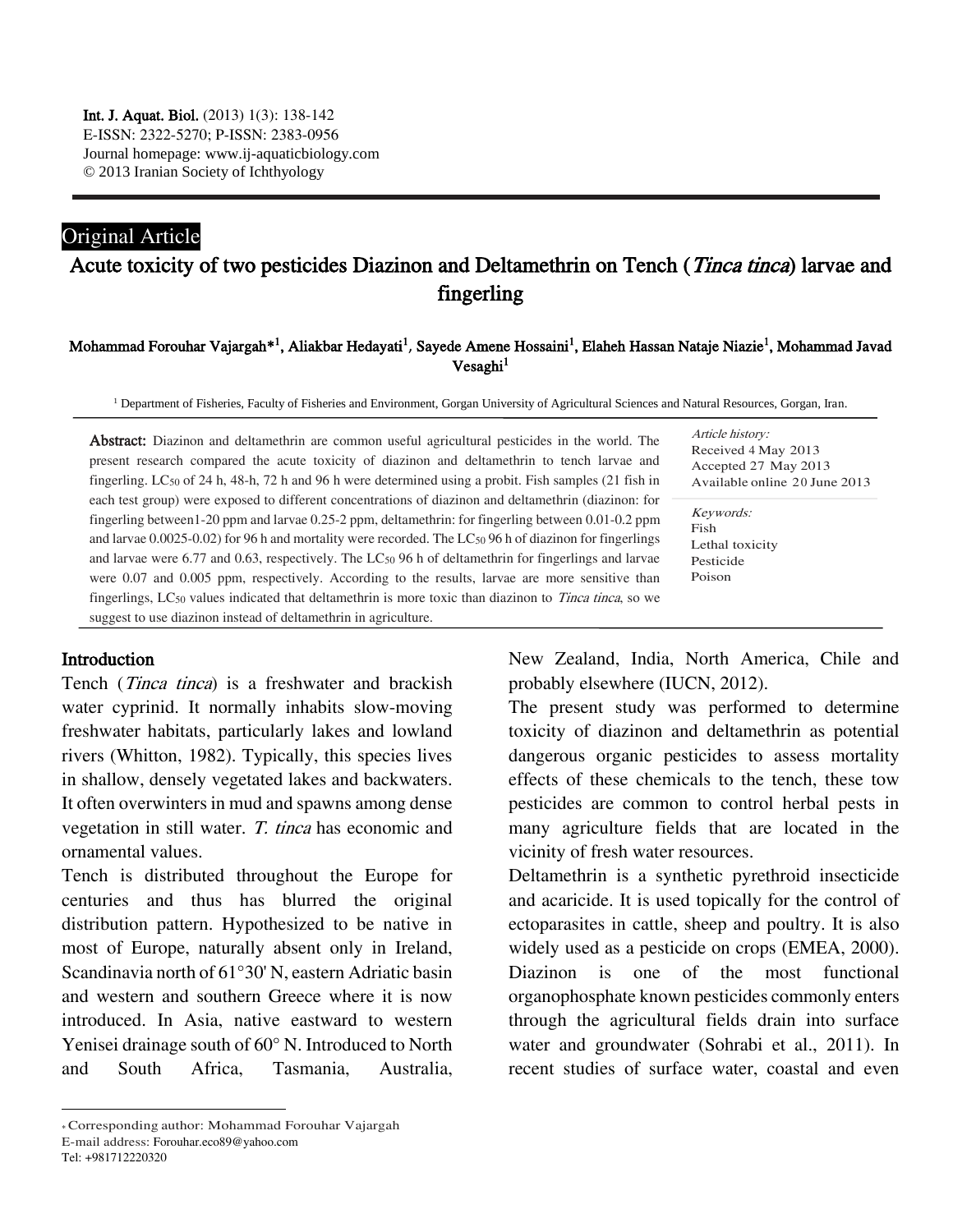wastewater treatment systems in urban areas in different parts of the world, including Iran, significant amounts of these toxins have been reported (Shayeghi et al., 2001; U.S. EPA, 2005). Fish is one of the important aquatic organism because of the economic value and the sensitivity

against contaminants, thus they are used in a wide range for biological assays (Ola, 1369). Today major threat of tench populations is river engineering (IUCN, 2012) and given that it is a potamodromous species (Riede, 2004), investigate the effects of agricultural pesticides on its life seems to be essential.

## Materials and methods

Fishes and concentration treatments: This research aimed to determine the toxicity of diazinon and deltamethrin on *Tinca tinca* larvae and fingerlings. Lethal experiments were conducted using 125 larvae and 125 fingerling for each of the tested pesticides. Physicochemical properties of water were measured: temperature 23±1, pH 6/5-8, total hardness 220 mg/l and dissolved oxygen 7-9/5 mg/l. During the experiment, water was not exchanged. Before the test, fish were feed twice daily with Biomar with the amount of 2% of body weight.

Applied concentrations of diazinon were 1, 5, 10, and 20 for fingerlings and 0.25, 0.5, 1 and 2 mg/l for larvae. These concentrations for deltamethrin were 0.01, 0.05, 0.1 and 0.2 for fingerling and 0.0025, 0.005, 0.01 and 0.02. For each experiment, fingerlings and larvae were divided into four groups i.e. there were four group including fingerlings

exposed to diazinon, larvae exposed to diazinon, fingerling exposed to deltamethrin and larvae exposed to deltamethrin. In each group, there were four treatments and one control. Mortality rates were recorded at 0, 24, 48, 72 and 96 h.

Statistical analysis: Experiments were performed according to the O.E.C.D standard method (1998), to find the  $LC_{50}$  96 h of tench larvae and fingerlings. The numbers of dead fish were recorded at 24, 48, 72, 96 h. Acute toxicity tests was carried out according to Hotos and Vlahos (Gooley et al., 2000). The nominal concentration of diazinon and deltamethrin estimated to result in 50% mortality of *Tinca tinca* within 24 h (24 h  $LC_{50}$ ), 48 h, 72 h and 96 h was attained by probit analysis by software SPSS Version 16.

## Results

During the study number of dead larvae and fingerlings for deltamethrin and diazonin doses were examined depending on duration (24, 48, 72 and 96 h) of exposure in tench larvae and fingerlings. With increasing deltamethrin concentrations, both larvae and fingerling exposed duration 24-96 h had significantly increased number of dead fish.

The highest diazinon and deltamethrin concentration showed the highest larvae and fingerling mortality (Tables 1 and 2).

No fish died during the acclimation period before exposure, no control fish also died during acute toxicity tests. Median lethal concentrations of 10%, 30%, 50%, 70%, 90% and 99% test are presented in Tables 3 and 4. The results of this study indicated

Table 1. The mortality rate of *Tinca tinca* exposed to acute commercial Diazinon (21 fish for each concentration).

|            |                     | No. of dead fish |     |     |     |
|------------|---------------------|------------------|-----|-----|-----|
| Group      | Concentration (ppm) | 24h              | 48h | 72h | 96h |
|            |                     |                  |     |     |     |
|            |                     |                  |     |     |     |
| Fingerling |                     |                  |     |     | 14  |
|            | 20                  |                  |     | 14  |     |
|            | Control             |                  |     |     |     |
| ध्र<br>Vae | 0.25                |                  |     | ∍   | Ω   |
|            | 0.5                 |                  |     |     |     |
|            |                     |                  |     |     | 14  |
|            |                     |                  |     | 14  |     |
|            | Control             |                  |     |     |     |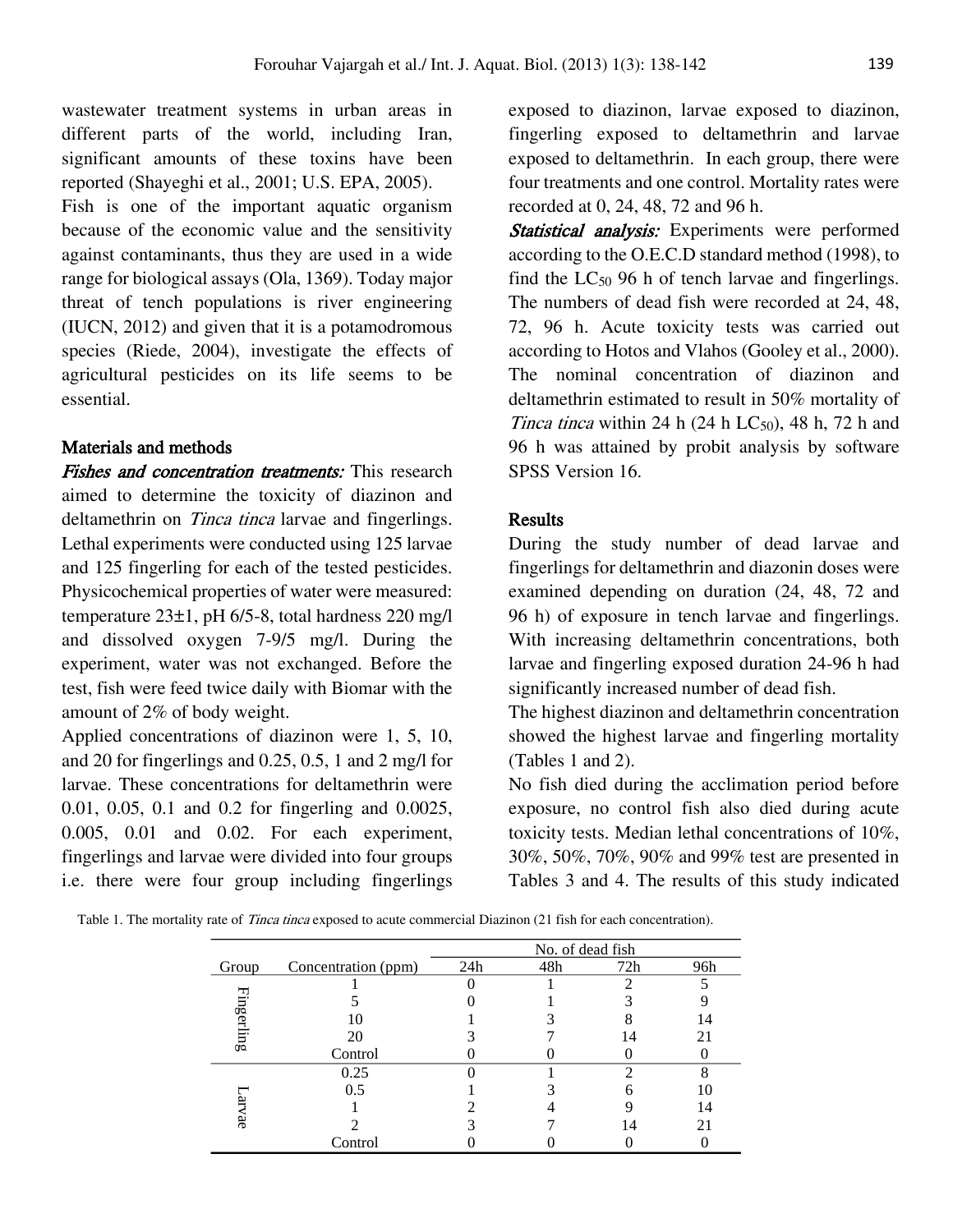|            |                    | No. of dead fish |     |     |     |  |
|------------|--------------------|------------------|-----|-----|-----|--|
| Group      | Concentration(ppm) | 24h              | 48h | 72h | 96h |  |
|            | 0.01               |                  |     |     |     |  |
|            | 0.05               |                  |     |     | 8   |  |
| Fingerling | 0.1                |                  |     | 8   | 14  |  |
|            | 0.2                |                  |     | 13  | 21  |  |
|            | Control            |                  |     |     |     |  |
|            | 0.0025             |                  |     | 3   | 6   |  |
| arvae      | 0.005              |                  |     |     | 11  |  |
|            | 0.01               |                  | h   | 11  | 16  |  |
|            | 0.02               |                  |     | 17  | 21  |  |
|            | Control            |                  |     |     |     |  |

Table 2. The mortality rate of *Tinca tinca* exposed to acute commercial Deltamethrin (21 fish for each concentration).

Table 3. Lethal Concentrations of Diazinon.

|            | Concentration (ppm) |       |       |       |       |  |
|------------|---------------------|-------|-------|-------|-------|--|
| Group      | Point               | 24h   | 48 h  | 72 h  | 96 h  |  |
| Fingerling | LC <sub>1</sub>     | 6.24  |       |       |       |  |
|            | $LC_{10}$           | 17.2  | 8.88  | 2.93  |       |  |
|            | $LC_{30}$           | 25.14 | 18.34 | 9.99  | 3.99  |  |
|            | $LC_{50}$           | 30.64 | 24.9  | 14.88 | 6.77  |  |
|            | $LC_{70}$           | 36.13 | 31.46 | 19.77 | 9.56  |  |
|            | $LC_{90}$           | 44.07 | 40.92 | 26.83 | 13.58 |  |
|            | $LC_{99}$           | 55.03 | 53.98 | 36.57 | 19.12 |  |
| Larvae     | $LC_1$              | -     |       |       |       |  |
|            | $LC_{10}$           | 1.48  | 0.62  | 0.12  |       |  |
|            | $LC_{30}$           | 2.68  | 1.72  | 0.87  | 0.35  |  |
|            | $LC_{50}$           | 3.51  | 2.47  | 1.39  | 0.63  |  |
|            | $LC_{70}$           | 4.33  | 3.23  | 1.91  | 0.91  |  |
|            | $LC_{90}$           | 5.53  | 4.32  | 2.65  | 1.31  |  |
|            | LC <sub>99</sub>    | 7.18  | 5.83  | 3.68  | 1.87  |  |

 $LC_{50}$  96 h of diazinon was 6.77 ppm for fingerling and 0.63 ppm for larvae. Thus MAC value was equal to 0.677 and 0.063 ppm, respectively (Table 3). For deltamethrin, MAC value for fingerling and larvae were 0.007 and 0.0005 for fingerlings and larvae, respectively (Table 4).

#### Discussion

Contamination of aquatic environment with pesticides via rainfall runoff is very common (Willis and McDowell, 1982). The toxicity of deltamethrin and diazinon on tench increased with increasing concentration and exposure time. Previous studies indicated the high toxicity of deltamethrin to fish species, which is in agreement with our results (Boateng et al., 2006).

It has been shown that a low level of deltamethrin  $(0.005 \mu g/l)$  in the aquatic environment may have a significant effect on carp populations. As toxicant

for aquatic life, it should be used with great attention in agriculture to protect natural waters (Kӧprϋcϋ and Aydın, 2004). Although synthetic pyrethroids are less persistent and less toxic to mammals and birds (Sayeed et al., 2003), they are highly toxic to a number of non-target organisms such as bees, freshwater fishes and other aquatic organisms even at very low concentrations (Oudou et al., 2004). For this reason, these organisms are extremely sensitive to neurotoxic effects of pyrethroids when they reach surface water-courses (Bradbury and Coats 1989, Haya, 1989; Mittal et al., 1994).

Deltamethrin alters the hepatic metabolism and the normal ionic flux in some species; Bálint et al. (1995) observed 20% decreases in acetyl cholinesterase activity of the brain, heart, blood, liver and skeletal muscle of carp after a three-day exposure to deltamethrin. (Cristina da Silva de Assis et al., 2009)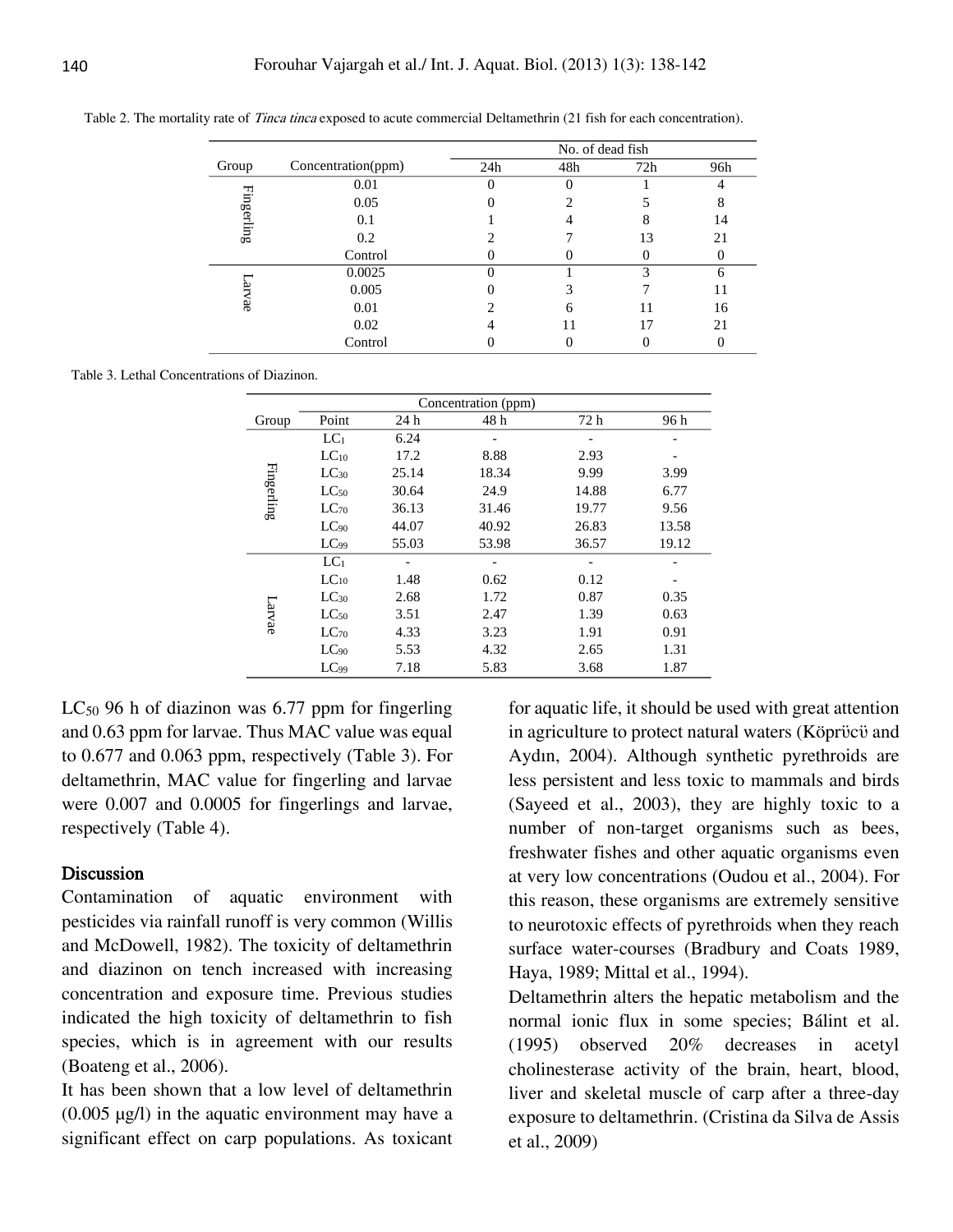Table 4. Lethal Concentrations of Deltamethrin.

| Concentration (ppm) |                 |       |      |        |        |  |
|---------------------|-----------------|-------|------|--------|--------|--|
| Group               | Point           | 24 h  | 48 h | 72 h   | 96 h   |  |
| Fingerling          | LC <sub>1</sub> | 0.04  |      |        |        |  |
|                     | $LC_{10}$       | 0.2   | 0.08 | 0.02   | 0.006  |  |
|                     | $LC_{30}$       | 0.31  | 0.17 | 0.1    | 0.04   |  |
|                     | $LC_{50}$       | 0.39  | 0.23 | 0.15   | 0.07   |  |
|                     | $LC_{70}$       | 0.47  | 0.29 | 0.2    | 0.09   |  |
|                     | $LC_{90}$       | 0.58  | 0.38 | 0.28   | 0.13   |  |
|                     | $LC_{99}$       | 0.74  | 0.51 | 0.38   | 0.18   |  |
| Larvae              | $LC_1$          | 0.005 |      |        |        |  |
|                     | $LC_{10}$       | 0.015 |      | 0.0007 | 0.0003 |  |
|                     | $LC_{30}$       | 0.023 | 0.08 | 0.006  | 0.003  |  |
|                     | $LC_{50}$       | 0.028 | 0.18 | 0.011  | 0.005  |  |
|                     | $LC_{70}$       | 0.033 | 0.29 | 0.015  | 0.008  |  |
|                     | $LC_{90}$       | 0.041 | 0.44 | 0.021  | 0.011  |  |
|                     | $LC_{99}$       | 0.051 | 0.65 | 0.029  | 0.015  |  |

Diazinon is a very highly toxic organophosphate compound. Organophosphates are long known and widely applied active ingredients of different insecticides. In the living organism, organophosphates inhibit the enzyme acetyl cholinesterase, accumulate acetylcholine, a neurotransmitter involved in impulse transmission, and lead to an over-stimulation of the parasympathetic nerves (Farage-Elawar, 1989). Poisoned animals show salivation, lachrymation, diarrhea and convulsions followed by depression, prostration, ataxia and cyanosis, and then death usually within a short time (Brown et al., 2003).

The results of researches on carp and other fish indicate diazinon causes anemia, reduction blood factors and weakening of the immune system of fish (Shamooshaki et al., 1390) and the results of this study agree with many studies on different fish species of Cyprinidae family such as effect of diazinon on Rutilus frisii kutum, Abramis brama, Hypophthalmichthys molitrix (Nasri Tajan, 1997), Ctenopharyngodon idella (Pourgholam et al., 2001), Cyprinus carpio embryos and larvae (Rahmi and Kenan, 2005), Pimephales promelas (Sibel et al., 2006) and deltamethrin on Cyprinus carpio (Mestres and Mestres, 1992). Our finding indicate that deltamethrin is more toxic than diazinon to this species and larvae are more sensitive than fingerlings, so we suggest to use diazinon instead of deltamethrin in agricultural applications.

#### Reference:

- Bálint T., Szegletes T., Szegletes Z., Halasy K., Nemcsók J. (1995). Biochemical and subcellular changes in carp exposed to the organophosphorous metidation and the pyrethroid deltamethrin. Aquatic Toxicology, 33: 279-295.
- Boateng J.O., Nunoo F.K., Dankwa E.H.R., Ocran M.H. (2006). Acute toxic effects of Deltamethrin on Tilapia, Oreochromis niloticus (Linnaeus, 1758). West Africa journal Applied Ecology, 9: 1-5.
- Bradbury S.P., Coats J.R. (1989). Comparative toxicology of the pyrethroid insecticides. Reviews of Environmental Contamination and Toxicology, 108: 133-177.
- Brown T.P., Julian R.J., Saif J.M. (2003). Diseases of Poultry. Iowa State Press, A Blackwell Publishing Company. Iowa, pp: 1133-1159.
- Cristina da Silva de Assis H., Nicareta L., Salvo L.M., Klemz C., Truppel J.H., Calegari R. (2009). Biochemical biomarkers of Exposure to Deltamethrin in freshwater fish, Ancistrus multispinis. Brazilian Archives of Biology and Technology, 52: 1401-1407.
- EMEA. (2000). committee for veterinary medicinal products, Deltamethrin (extension to fin fish). The Europen agency for the evaluation of medicinal products veterinary medicines and information technology. Canary Wharf, London, E14 4HB, UK. MRL/ 731/00-final report. 4 p.
- Farage-Elawar M. (1989). Enzyme and behavioral changes in young chickens as a result of carbaryl treatment. Journal of Toxicology and Environmental Health, 26: 19-31.
- Gooley G.J., Gavine F.M., Dalton W., De Silva SS B.M.,